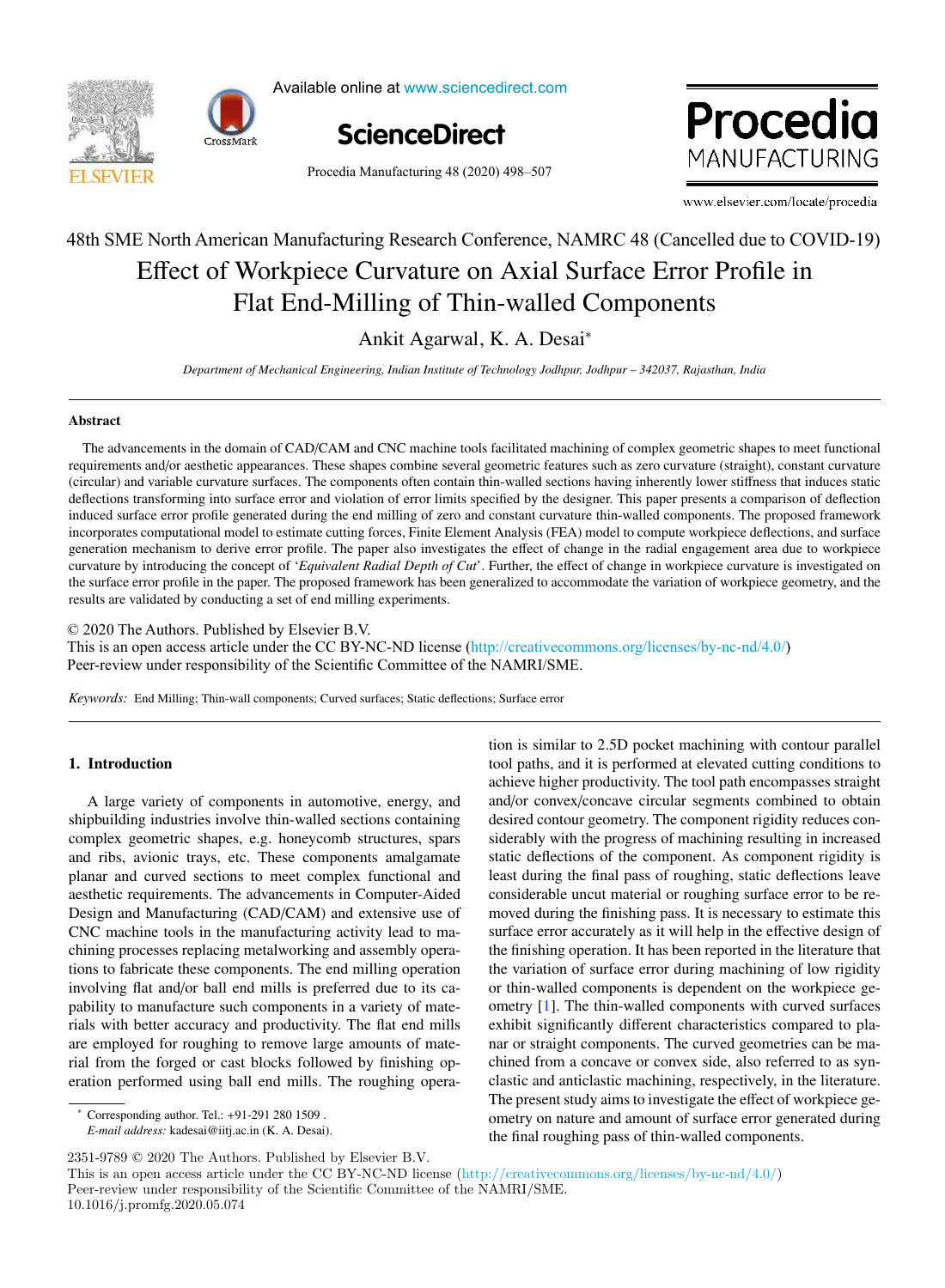The milling of thin-walled straight and curved components has been actively studied and reported in the literature. These studies primarily deal with modeling of cutting forces, estimation of machining attributes such as tool-workpiece deflections, prediction and control of surface error, etc. Sabberwal and Koenigsberger [2] introduced Mechanistic force model by correlating cutting forces with the uncut chip area. The prediction capability of the model was enhanced by introducing cutter runout [3] and replacing average chip thickness with instantaneous chip thickness [4]. The model was extended subsequently to circular geometries by introducing workpiece radius in the mathematical formulations determining process geometry parameters i.e. uncut chip thickness and engagement angle [5, 6]. The process geometry were modified further for variable curvature surfaces [7] and cutter runout [8, 9]. The Mechanistic force model can predict cutting forces with reasonable accuracy over a wide range of cutting conditions, and the same is adopted in the present study.

The literature also present attempts considering estimation and compensation of surface error during milling of straight and circular geometries. The studies considering estimation of surface error in transient situations e.g., machining at corners of the rectangular pocket are also reported  $[10, 11]$ . The variation of surface error during milling of thin-walled plates was studied considering tool and workpiece deflections [12]. The Finite Element Analysis (FEA) based approach was also suggested to predict [13] and compensate [14] static deflection induced surface errors during machining of thin-walled components. Rao and Rao [15] analyzed the effect of curvature on tool-workpiece engagement conditions to predict tool deflection induced surface errors. Dépincé and Hascoët [16] proposed a tool path compensation technique to minimize tool deflection induced surface errors. Schmitz et al. [17] examined the effect of cutter runout on surface error and stability during milling of curved geometries. Bera et al. [1] estimated tool-workpiece deflections to analyze the variation of surface error during milling of thin-walled tubular geometries. It was shown that the deflections of tubular geometries are significantly lesser due to increased stiffness of the component. The study was extended further by developing compensation scheme to minimize the surface error [18]. The influence of cutting widths on axial variation of surface error was investigated by Desai and Rao [19] in the presence of tool deflections followed by development of methodology to regulate the error variation for curved geometries [20]. The FEA based methodology has also been explored to examine the effect of cutting temperature  $[21]$  and cutting widths  $[22]$  on surface error due to deflection of workpiece. Wimmer et al. [23] examined the influence of cutter diameter, number of flutes and helix angle on surface error during milling of thin-walled components. Recently, an optimisation algorithm was presented to plan material removal in series of blocks to control workpiece deformations [24]. Li and Zhu [25] applied tool path optimisation algorithm to minimize surface error during 5-axis milling of thin-walled parts.

Based on the review of literature, it can be concluded that estimation and compensation of surface error during end-milling operation for different geometries have been studied thoroughly as an independent entity. There has been no study that compares surface error variation for different geometries. Additionally, the studies do not investigate the influence of engagement area and chip load on surface error owing to change of the workpiece geometry. The present study aims to estimate workpiece deflection for different geometries and compares the variation in the magnitude and shape of surface error profile while migrating from zero curvature to constant curvature geometries. Further, the study also investigates the effect of various attributes of curved components such as change in the radius of curvature, variation in engagement area and chip load while machining from convex and concave side. The effect of workpiece rigidity during roughing of thin-walled component is an important parameter that has also been addressed in this study. This is done systematically by keeping other structural parameters and machining conditions unchanged for straight, circular concave and convex geometries.

#### 2. Modeling of Surface Error

The prediction of surface error during end milling of thinwalled components necessitates the development of several computational elements. These elements include Mechanistic force model, workpiece deflection model and surface generation mechanism to transform deflections into surface error. The Mechanistic force model has been adopted in this study to predict cutting forces for both straight and curved components. The workpiece deflections due to cutting forces are estimated using FEA based methodology. The deflections are transformed subsequently into surface error profile for straight and circular components using surface generation mechanism. The following sub-sections summarizes the above-mentioned steps for estimation of surface error.

#### *2.1. Modeling of Cutting Forces*

The Mechanistic force model simulates end milling operation by discretizing an end mill into numerous disk elements (*n*) of equal thickness (*dz*) along the axial direction. The model estimates cutting forces acting on the cutter in the Feed  $(F_F)$ and Normal  $(F_N)$  direction corresponding to each engaged flute (*k*) of the axial disk element (*j*) at an incremental rotation of the cutter (*i*) using Eqs. 1-3. The total cutting force  $F_s^T(\phi_i)$  ( $s =$  $F, N$ ) a given cutter rotation angle  $(\phi_i)$  is obtained by integrating forces acting on individual disk element for each flute engaged at a discrete cutter rotation  $(\phi_i)$  angle using Eq. 4.

$$
\begin{bmatrix} F_F(i,j,k) \\ F_N(i,j,k) \end{bmatrix} = dz \ t_c(i,j,k) \begin{bmatrix} \cos \beta(i,j,k) & -\sin \beta(i,j,k) \\ \sin \beta(i,j,k) & \cos \beta(i,j,k) \end{bmatrix}
$$
\n
$$
\begin{bmatrix} K_T(i,j,k) \\ K_R(i,j,k) \end{bmatrix}
$$
\n(1)

$$
t_c(i, j, k) = f_{pt} \sin \beta(i, j, k)
$$
 (2)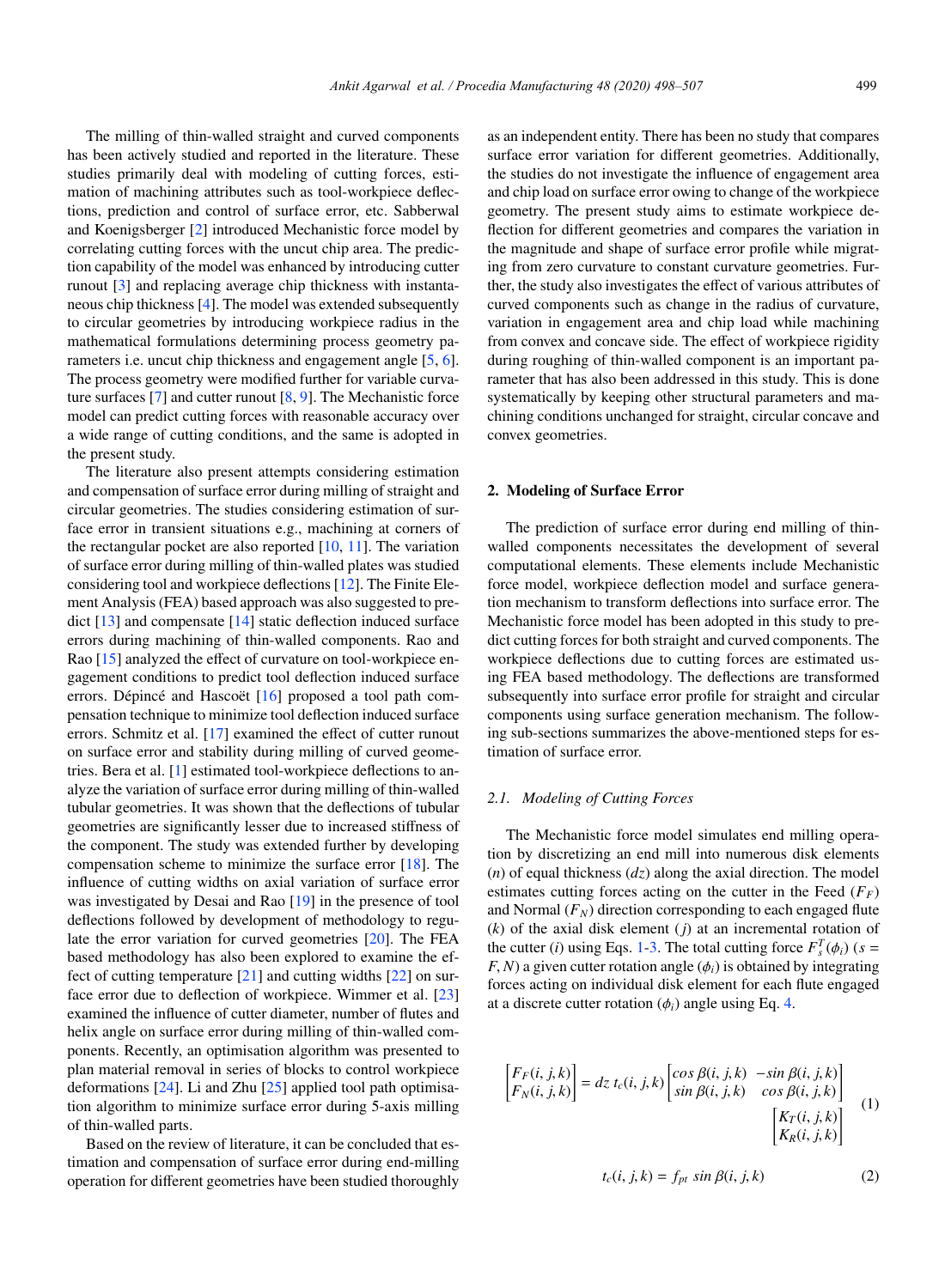

Fig. 1. Schematic Representation for End Milling of Different Geometry: (a) Straight; (b) Concave; (c) Convex

$$
\beta(i, j, k) = \phi_i + (k - 1) \phi_p + \left( (j - 1) dz + \frac{dz}{2} \right) \frac{\tan (\theta_h)}{R_c}
$$
 (3)

$$
F_s^T(\phi_i) = \sum_{i,j,k} F_s(i,j,k) \qquad s = F, N \tag{4}
$$

In Eq. 1  $t_c(i, j, k)$  and  $\beta(i, j, k)$  represent instantaneous uncut chip thickness and angular position corresponding to  $j<sup>th</sup>$  disc element and  $k^{th}$  flute at a cutter rotation angle  $\phi_i$ . The uncut chip thickness  $t_c(i, j, k)$  can be expressed geometrically using Eq. 2 as a function of feed per tooth  $(f_{pt})$ . The angular position  $\beta(i, j, k)$  can be determined using Eq. 3, where  $\phi_p$ ,  $\theta_h$ ,  $R_c$ represents pitch angle, helix angle and radius of the cutter respectively.

The paper considers machining of straight, concave and convex thin-walled components, which differs in cutting configurations as depicted in Fig. 1. The circular geometry has a constant radius of curvature in comparison to straight geometries having no curvature. Therefore, a generic cutting force model incorporating the effect of variation in workpiece geometry is used in the present study. The  $f_{pt}$  for circular components is not same as the actual or programmed feed per tooth (*fa*) and depends upon the category of workpiece curvature (concave or convex) and magnitude of the radius of curvature. Similarly, the engagement angle  $(\theta_{en})$  also differs with geometry of the workpiece due to change in the dimension of transition area as depicted in Fig. 1. The mathematical formulations for  $f<sub>pt</sub>$  and  $\theta<sub>en</sub>$  during machining of straight, concave and convex feature are given in table 1. Here,  $R_f$  represents final radius of curvature of workpiece; *RDOC* and *ADOC* represents *Radial and Axial Depth of Cut*.

Table 1. Process Parameters for Straight and Circular Components

|          | Feed per tooth $(f_{nt})$                      | Engagement Angle $(\theta_{en})$                                                      |
|----------|------------------------------------------------|---------------------------------------------------------------------------------------|
| Straight | $f_a$                                          | $cos^{-1}(1 - \frac{RDOC}{R})$                                                        |
| Concave  | $f_a\left(\frac{R_f - RDOC}{R_f - R_c}\right)$ | $cos^{-1}\left(\frac{R_c^2 + (R_f - R_c)^2 - (R_f - RDOC)^2}{2R_c(R_f - R_c)}\right)$ |
| Convex   | $f_a\left(\frac{R_f+RDOC}{R_f+R_c}\right)$     | $cos^{-1}\left(\frac{R_c^2 + (R_f + R_c)^2 - (R_f + RDOC)^2}{2R_c(R_f + R_c)}\right)$ |

The terms  $K_q(i, j, k)$  ( $q = T, R$ ), in Eq. 1 are known as Mechanistic cutting constants, and it correlates instantaneous uncut chip thickness with cutting forces. These constants are determined by performing end milling experiments under specific conditions for a given combination of tool and workpiece material. The non-linear relationship between cutting constant  $K_a(i, j, k)$  (*q* = *T*, *R*) and instantaneous uncut chip thickness  $t_c(i, j, k)$  is derived subsequently using curve fitting (Eq. 5).

$$
K_q(i, j, k) = a_q e^{-b_q t_c(i, j, k)} + c_q \qquad (q = T, R) \tag{5}
$$

#### *2.2. Finite Element Modeling*

The static deflections of straight and circular thin-walled components are predicted in the present study using Finite Element Analysis (FEA) based methodology due to ease of its integration with the Mechanistic force model. The present study employs MATLAB<sup>®</sup> and ANSYS Parametric Design Language (APDL) in an integrated manner to predict cutting forces and static deflections of thin-walled components. The thin-walled plates have been modeled as Free-Free-Free-Constrained (FFFC) arrangement i.e. plates are allowed to deflect freely along three sides and constrained at the bottom as shown in Fig. 2. Once the component is modeled and boundary conditions are applied, it is meshed with 3-Dimensional 8-node Solid Shell element (SOLSH 190) with three translational degrees of freedom per node to ensure advantages of using solid elements and its ability to avoid shear locking. The transition zone between tool and workpiece at any instant is labeled as ABCD in Fig. 2 for different geometries. It can be observed that the transition zone is significantly larger in concave side milling for the same *RDOC* and *ADOC*, while it is smaller in convex side milling in comparison to the straight geometry of the same dimensions. The flute enters the transition zone at vertex D along an entry edge DA during milling operation. The helical flute traverses over the transition zone and it is represented using a slant line inclined at an angle  $\theta_h$  (Fig. 2(b)). The flute exits from the transition zone along exit edge CB and gets completely out of cut at vertex B.

The cutting forces predicted for required geometry using the Mechanistic force model outlined in the previous section are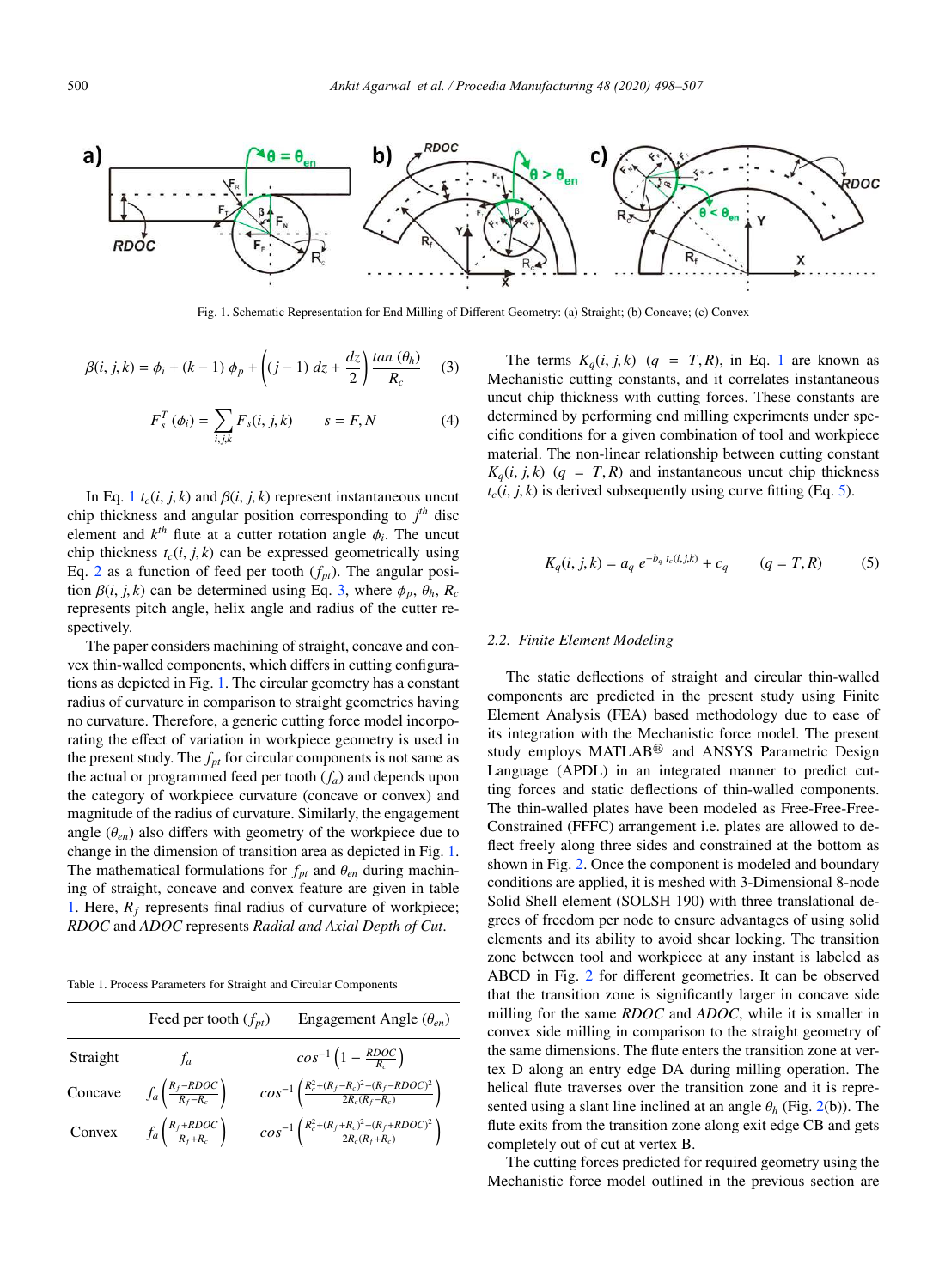

Fig. 2. Workpiece Deflection Modeling. (a) Straight; (b) Concave; (c) Convex

applied along the slant line as depicted in Fig. 2(b). In order to synchronize the direct transfer of elemental cutting force to nodes on the deflection model, the dimensions of quad elements in the transition zone is chosen such that the aspect ratio is equal to *tan*  $\theta_h$  as shown in Fig. 2(a). The height (*h*) of the quad element is equal to the thickness of the disk element (*dz*) in cutting force model. The area mesh generated in this manner is swept further along the thickness of plate. The transition region is finely meshed in comparison to other portions of the plate as it is of greater interest in predicting static deflections. The cutting forces computed for each disc element are applied on corresponding top-left corner node of the quad element as shown in Fig.  $2(a \& b)$ . After application of cutting forces at corresponding node in the FE model, the deflections in the normal direction are computed at the surface generation (SG) nodes as shown in Fig.  $2(c)$ . These steps are repeated for each incremental rotation of cutter until it traverses the transition zone completely and machined surface is generated. Although the proposed approach is complex and computationally intensive, it mimics actual milling operation appropriately and yields accurate results.

A '*moving*' coordinate system in the form of a local Cartesian coordinate has been used in the FEA of circular components to apply cutting forces and computation of deflection values. The Global cylindrical coordinate system is defined for this purpose at the center of the circular component. The cutting forces are applied in the tangential and normal direction as computed from the cutting force model. The subsequent analysis has been done to obtain deflections in the normal direction. In case of FE analysis of straight components, the application of local coordinate system is not essential as it coincides with the Global coordinate system. An important point to note here is that the deflection in the normal direction to the workpiece surface contributes to surface error; therefore, the deflection in tangential and axial direction is neglected.

#### *2.3. Surface Generation Mechanism*

The static deflections of workpiece at the instant of surface generation are reflected in the form of surface error. It is necessary to transform static deflections of thin-walled components into surface error. The machined surface is generated during milling operation when cutting flute passes through the exit edge CB, which is termed as surface generation line and nodes lying on it are termed as surface generation (SG) nodes as shown in Fig.  $2(c)$ . Owing to the presence of helix angle along the flute, the surface is generated gradually as the cutter exits the transition zone.

The surface generation commences from the SG node lying at point C and terminates when cutter traverses the SG node lying at point B. The elemental cutting forces from Mechanistic force model are applied to FE model of the workpiece corresponding to the location of helical flute and nodal deflection at SG point is stored as surface error along with its axial coordinate. In the subsequent stage, the cutter is rotated such that SG point slides by amount equal to thickness of disc elements in the force model. The elemental cutting forces corresponding to the new location of flute are computed and applied to the FE model for determination of workpiece deflection and surface error. This process is repeated until surface error at each SG point is computed to derive the complete surface error profile. Therefore at a particular instant of cutter rotation, deflection of each SG node is not important and deflection corresponding to exit node needs to be recorded to estimate the surface error profile.

Figure 3 shows schematic representation of the methodology determining surface error profile during end milling of thinwalled components. The overall computation procedure can be divided into three stages. The first stage comprises integration of Mechanistic force model with APDL and generation of FE model for the component as per the input conditions. The subsequent stage deals with meshing of the component, application of elemental forces and determination of workpiece deflections. The final stage deals with transformation of workpiece deflections into surface error at SG points. An automated program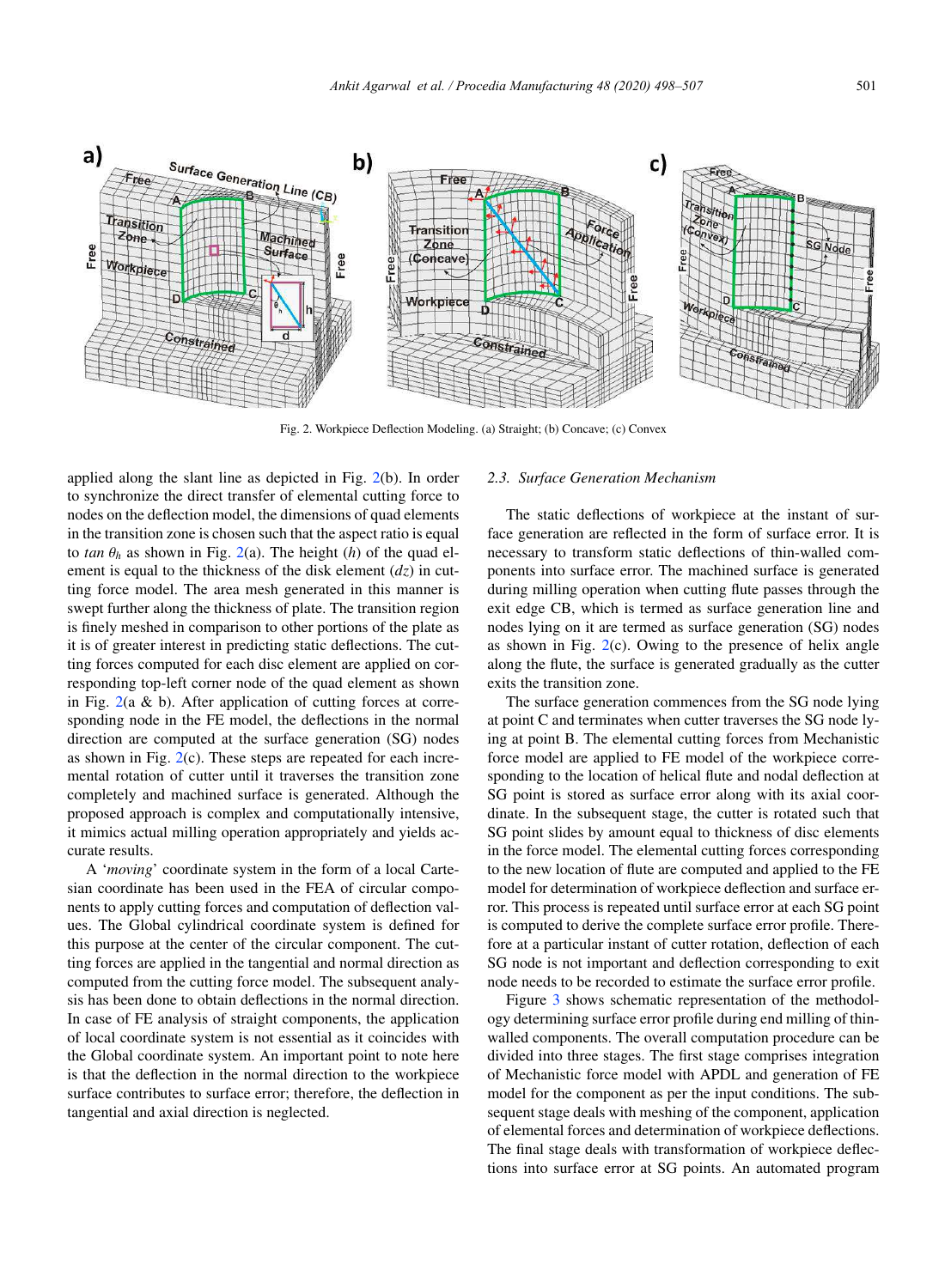

Fig. 3. Methodology for Surface Generation Mechanism

has been developed in this study to determine static deflections of workpiece using FE at each SG node and derive the axial surface error profile.

#### 3. Results and Discussion

The FEA model and surface generation mechanism outlined in the previous section has been applied to predict surface error profile and study characteristics related to milling of straight and circular thin-walled geometries. Section 3.2 compares surface error variation during end milling of straight, circular concave and convex geometries keeping other machining attributes identical. It has been observed that the engagement area varies considerably during end milling of different geometries even though other machining conditions are identical. The concept of '*Equivalent RDOC*' has been devised and presented in section 3.3 to obtain identical engagement area for each geometry. Section 3.4 examines the engagement pattern of cutting flutes with the change of workpiece curvature. Table 2 summarizes workpiece material with relevant properties and cutting tool specifications. The experiments were conducted using 3-axis CNC vertical milling machine and a spindle mounted inspection probe (Renishaw OMP-400) as depicted in Fig. 4.

Table 2. Tool-Workpiece Attributes.

| <b>Tool Specification</b>   |              |           | Workpiece Properties |           |  |
|-----------------------------|--------------|-----------|----------------------|-----------|--|
| (Kennametal: 4CH1600DK022A) |              |           | (Aluminium 6061-T6)  |           |  |
| Cutter                      | <b>Helix</b> | Number    | Young's              | Poisson's |  |
| Diameter                    | Angle        | of Flutes | Modulus              | Ratio     |  |
| 16 mm                       | 30°          | 4         | 68.9 GPa             | 0.33      |  |

#### *3.1. Prediction of Cutting Forces*

The effectiveness of the Mechanistic force model is examined by performing end milling experiment for straight com-



Fig. 4. Experimental Setup: (a) Machining Setup; (b) Measurement Setup

ponents. Figure 5 depicts the comparison of cutting forces predicted using computational model and experimentally measured values corresponding to cutting condition listed in Table 3. It can be observed that the cutting forces predicted through Mechanistic model are in good agreement with experimentally measured values. Subsequently, the model has been extended for estimation of cutting forces during milling of circular components using formulations listed in Table 1.



Fig. 5. Comparison of Measured and Predicted Cutting Forces

#### *3.2. E*ff*ect of Workpiece Geometry*

The curved geometry can be machined from two sides; concave and convex. It has been shown in the previous section that the engagement area or transition zone changes significantly when the component is machined from either of these sides under the same cutting conditions. The concave side engages more while convex side engages less in comparison to straight geometries for the identical cutting conditions. The larger engagement area indicates more material being removed for the same *RDOC* for concave geometries implying higher cutting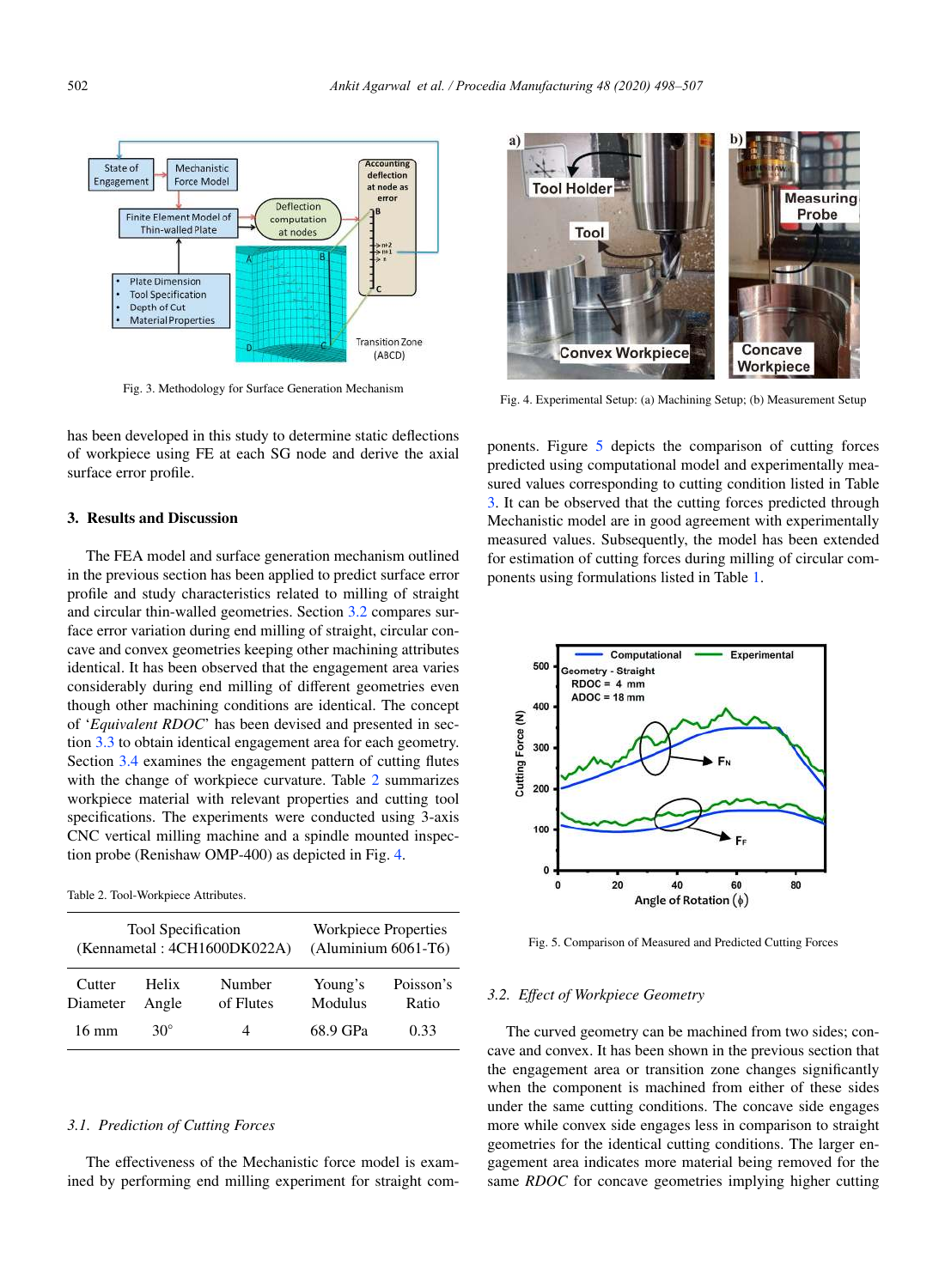

Fig. 6. End Milling of Different Geometry: (a) Cutting Force profile; (b) Surface Error profile

forces. The converse behavior is expected for convex geometries. This section analyzes surface error profile for three different configurations of thin-walled geometries; straight, circular concave and convex with identical process parameters. The workpiece dimensions, cutting conditions for different geometries and other process parameters are summarized in Table 3.

| Geometry                                                                                                                    | Inner Radius<br>(mm) |                      | Outer Radius<br>(mm)         | Engagement<br>Angle $(\theta_{en})$  |
|-----------------------------------------------------------------------------------------------------------------------------|----------------------|----------------------|------------------------------|--------------------------------------|
| Straight                                                                                                                    | NА                   |                      | NA                           | $60^{\circ}$                         |
| Concave                                                                                                                     | 35                   |                      | 41                           | $66.77^{\circ}$                      |
| Convex                                                                                                                      | 39                   |                      | 45                           | 55.86°                               |
| $RDOC$ (mm)<br>$ADOC$ (mm)<br>Workpiece Dimension (mm)<br>Final Thickness (mm)<br>Feed Rate (mm/min)<br>Spindle Speed (RPM) |                      | $\ddot{\phantom{0}}$ | 4<br>-18<br>2<br>300<br>2000 | $100 \times 50 \times 6$ (L x H x D) |

Table 3. Workpiece Dimension and Cutting Condition.

Figure 6(a) represents the cutting force variation obtained computationally for three geometries at cutting condition listed in Table 3. The cutting force are higher for concave and lower for convex geometry in comparison to straight components owing to change of the engagement angle as discussed earlier. The variation in engagement angle also varies the start and end of disengagement for all three geometries. Figure 6(b) represents the axial variation of surface error computed computationally and experimentally for three geometries under consideration in the study. It can be observed that the straight components deflect significantly higher in comparison to circular concave and convex components. Although the concave component experiences significantly larger engagement area, chip load and cutting force in comparison to straight geometry, the surface error is quite less. Such behavior can be attributed to the geometric configuration of curved structure which is inherently stiffer in comparison to straight geometries that results into smaller deflection values and thereby surface error. This is a favorable situation for the process planner as it permits use of productive cutting conditions while machining concave geometries. An important point to note here is the magnitude of surface error in concave and convex case is comparable to each other even though the convex geometry experiences much lesser engagement area, chip load and cutting forces in comparison to concave geometry. It is expected that the surface error in case of concave geometry would be much higher than convex counterpart but the same is not observed. The effect of engagement area has been studied in the subsequent subsection in order to investigate this aspect in a greater detail.

#### *3.3. Analysis of Constant Engagement Area*

The different configurations of thin-walled components were machined with similar cutting conditions but the engagement area was considerably varying due to different nature of workpiece geometry. In order to investigate this aspect further, the concept of '*Equivalent RDOC*' has been devised by considering constant engagement area in this subsection. The '*Equivalent RDOC*' represents the value at which radial engagement angle is identical for both straight and circular geometries. Figure 8 depicts the schematic representation to understand the concept of '*Equivalent RDOC*'. Figure 8 shows machining with variable *RDOC* for different geometries but the engagement angle is maintained at the same level in each case. The programmed *RDOC* in each case is different due to curved nature of workpiece i.e. concave and convex workpiece curvature. This *RDOC* value is termed as '*Equivalent RDOC*' which offers an identical radial engagement angle for all three geometries. The '*Equivalent RDOC*' can be determined as follows:

• The engagement angle is determined in case of straight geometries for the given *RDOC* and *ADOC* values.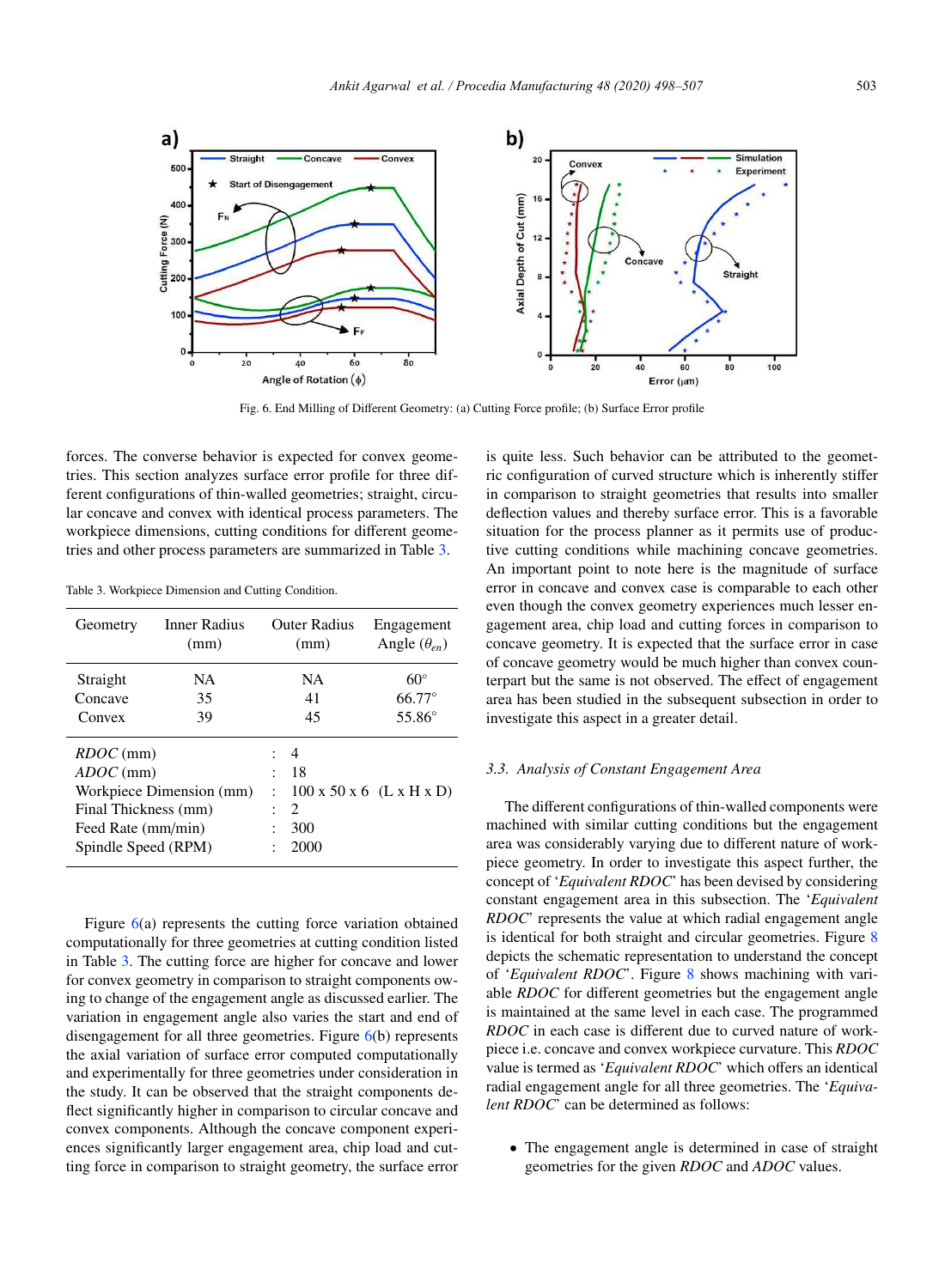

Fig. 7. End Milling of Different Geometry with "*Equivalent RDOC*": (a) Cutting Force profile; (b) Surface Error profile

• The engagement angle for straight geometry is maintained in case of circular convex and concave geometries by varying *RDOC* value.



Fig. 8. Constant Engagement Machining with " *Equivalent RDOC*"

The numerical values of '*Equivalent RDOC*' for different geometries are summarized in Table 4. The convex geometry is having larger *RDOC* while concave geometry has smaller *RDOC* than the straight ones. These values are considered as '*Equivalent RDOC*' since it offers constant engagement angle in the each case. In order to implement this concept, initial or un-machined thickness (*D*) of the plate is required to be varied to have the uniformity in the final or machined thickness of the component. This necessitates reduction in the un-machined thickness (*D*) for concave geometry which results into diminishing of workpiece rigidity. Similarly, the un-machined thickness (*D*) increases in case of convex geometry leading to enhanced rigidity for un-machined components. Such variation of initial workpiece rigidity due to different *RDOC* affects the deflection pattern and surface error for the machined component. Table 4 summarizes the cutting conditions and resultant dimensions of the un-machined workpiece for different geometries.

Figure 7(a) represents the cutting force variation obtained computationally for three geometries at cutting conditions listed in Table 4. The cutting force are higher for concave and lower for convex geometry in comparison to straight components. However, the starting instant of disengagement remains identical due to constant angle of engagement for all three geometries. Figure 7(b) shows the comparison of surface error profile obtained computationally and experimentally for

Table 4. Workpiece Dimension and Cutting Condition for '*Equivalent RDOC*'.

| Geometry                         | Inner<br>Radius<br>(mm) | Outer<br>Radius<br>(mm) | Workpiece<br>Dimension<br>(L x H x D) |              | Equivalent<br><b>RDOC</b><br>$(R_{eq})$ (mm) |
|----------------------------------|-------------------------|-------------------------|---------------------------------------|--------------|----------------------------------------------|
| Straight                         | NA.                     | <b>NA</b>               | $100 \times 50 \times 6$              |              | 4                                            |
| Concave                          | 35                      | 41                      | $100 \times 50 \times 5.32$           |              | 3.32                                         |
| Convex                           | 39                      | 45                      | $100 \times 50 \times 6.53$           |              | 4.53                                         |
| $ADOC$ (mm)                      |                         |                         |                                       | 18           |                                              |
| Engagement Angle $(\theta_{en})$ |                         |                         |                                       | $60^{\circ}$ |                                              |
| Final Thickness (mm)             |                         |                         |                                       | 2            |                                              |
| Feed Rate (mm/min)               |                         |                         |                                       | 300          |                                              |
| Spindle Speed (RPM)              |                         |                         |                                       | 2000         |                                              |

straight, circular concave and convex geometries. It can be seen that the straight geometry deflects more in comparison to circular geometries owing to lesser stiffness and result into higher surface error. Both, concave and convex geometries deflect significantly lesser than the straight geometry resulting into lower surface error. Also, the convex geometry deflect lesser in comparison to concave geometries. The smaller value of surface error for convex geometries can be attributed to enhanced rigidity of the component which thereby reduces the workpiece deflections. Similarly, concave geometries deflect more and results in to higher surface error due to reduction in the rigidity of the component. It can also be inferred that increase of cutting forces due to higher *RDOC* value in case of convex geometries does not have significant effect on the workpiece deflections and surface error. Based on results shown in Fig. 7, it can be concluded that convex geometries present inherent machining advantage for process planners. These geometries can be machined with elevated cutting conditions and thereby resulting into more productive rough milling operation.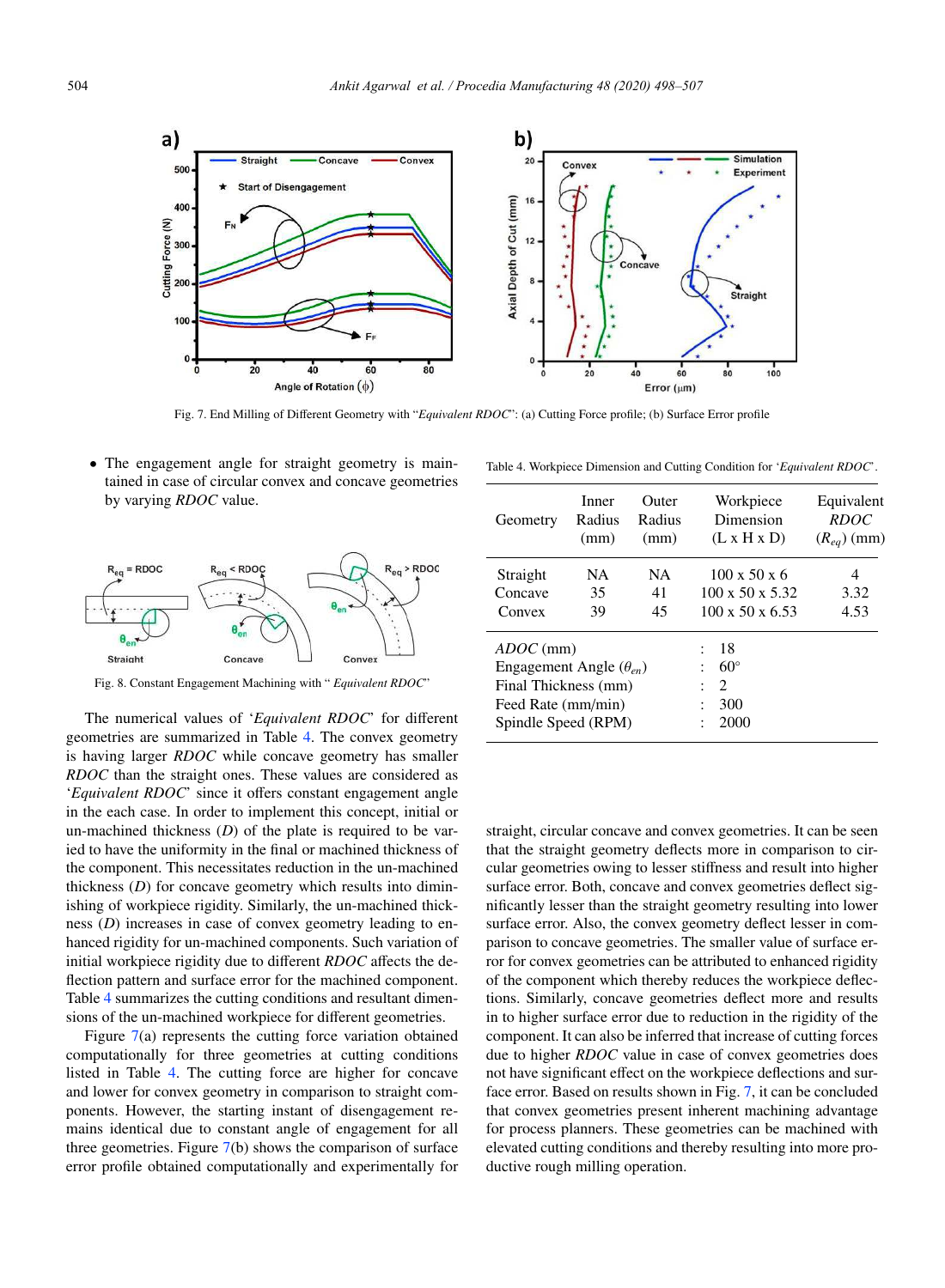

Fig. 9. End Milling of Concave Surface with varying Radius of Curvature: (a) Cutting Force Profile; (b) Surface Error Profile

#### *3.4. E*ff*ect of Workpiece Radius of Curvature*

The present study also analyzes the effect of workpiece curvature on surface error during machining of thin-walled components. To substantiate this aspect, the dimensions of thin-walled component are designed such that the volume of material resisting cutting forces is maintained at constant level as of section 3.2. This has been achieved by maintaining thickness, height and length of component at the same level with variation of workpiece radius. It results into thin-walled components with different workpiece curvature but constant volume of material to resist machining forces. Two different geometric configurations of circular concave (Test 1-2) and convex (Test 3-4) components are considered in this study with its dimensions summarized in Table 5. The other cutting conditions such as *RDOC*, *ADOC*, workpiece geometry, cutting tool parameters etc. are maintained at constant level and tabulated in Table 5.

Table 5. Workpiece Dimension and Cutting Condition with varying Curvature.

| <b>Test</b><br>No.                                                                                                          | Geometry          | Inner<br>Radius<br>(mm)                                                    | Outer<br>Radius<br>(mm)              | Engagement<br>Angle $(\theta_{en})$                       |
|-----------------------------------------------------------------------------------------------------------------------------|-------------------|----------------------------------------------------------------------------|--------------------------------------|-----------------------------------------------------------|
| 1.<br>2.<br>3.<br>4.                                                                                                        | Concave<br>Convex | 35<br>55<br>39<br>59                                                       | 41<br>61<br>45<br>65                 | $66.77^\circ$<br>$63.82^\circ$<br>55.86°<br>$57.08^\circ$ |
| $RDOC$ (mm)<br>$ADOC$ (mm)<br>Workpiece Dimension (mm)<br>Final Thickness (mm)<br>Feed Rate (mm/min)<br>Spindle Speed (RPM) |                   | 4<br>٠<br>18<br>$\ddot{\cdot}$<br>2<br>$\ddot{\phantom{0}}$<br>300<br>2000 | $100 \times 50 \times 6$ (L x H x D) |                                                           |

Figure 9(a) represents the cutting force variation obtained computationally for two different concave geometries at cutting conditions listed in Table 5 (Test 1 and 2). The cutting force decreases with the increase in radius of curvature owing to change of the engagement angle. Figure 9(b) shows the surface error variation determined computationally and experimentally for both concave geometries with higher (Test 2) and lower (Test 1) radius of curvature. It has been observed that the component with higher radius of curvature exhibits more surface error. This is primarily due to decrease in the stiffness of the concave geometries with increase in the radius of curvature. It has also been observed that the axial location of '*kink*' changes with change in workpiece radius of curvature. The axial location of '*kink*' in case of concave geometries moves upward due to decrease in the engagement angle which indicates delayed entry of the subsequent cutting flute in the cut.

Figure 10(a) represents the cutting force variation obtained computationally for two different convex geometries at cutting conditions listed in Table 5 (Test 3 and 4). The increase of cutting force with increase in radius of curvature can be attributed to change of the engagement angle. Figure  $10(b)$  shows comparison of surface error variation predicted computationally and experimentally for both convex geometries with higher (Test 4) and lower (Test 3) radius of curvature. It can be seen that the component with higher workpiece curvature exhibits more surface error. Such behaviour can be attributed to two factors; (i) the increased engagement area leading to increased cutting forces on the component, and (ii) decrease in component stiffness with increase of workpiece curvature. It has also been realized that the axial location of '*kink*' changes with the change of workpiece curvature. The axial location of '*kink*' in case of convex geometries moves downward with increase of curvature due to increase in the engagement angle which signifies early entry of subsequent cutting flute into the cutting zone. However, small deviation between predicted and measured result is seen which may be due to various other factors such as vibrations, thermal effects, etc. which is neglected in the present study. The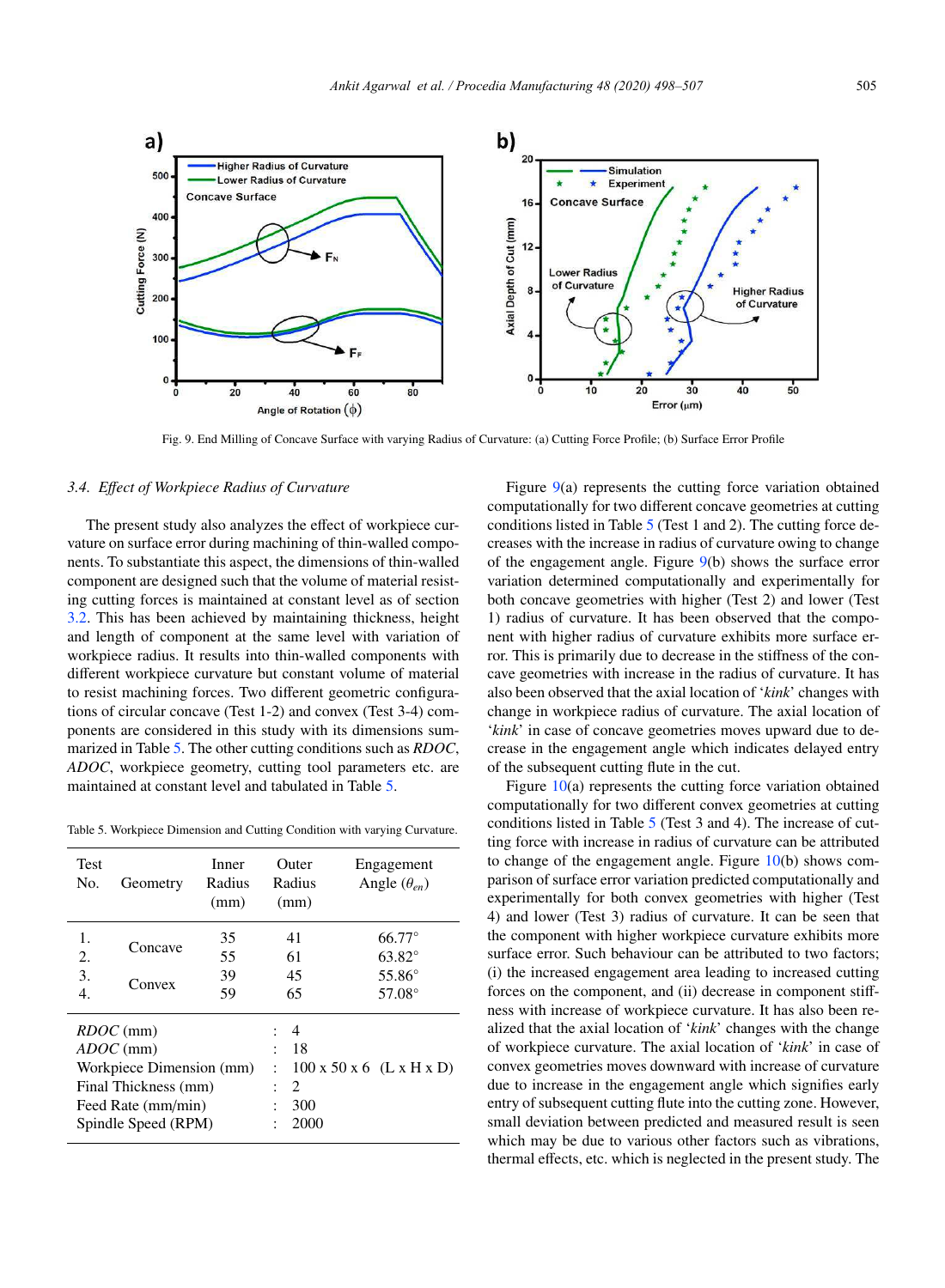

Fig. 10. End Milling of Convex Surface with varying Radius of Curvature: (a) Cutting Force Profile; (b) Surface Error Profile

subsequent studies can incorporate these aspects in the computational models to investigate the effects on the surface error.

#### Acknowledgements

The authors thank DST - Science and Engineering Research Board (SERB) (Project No.: YSS/2015/000495) and Ministry of Human Resource Development (MHRD), India for providing financial support to carry out this research work.

## 4. Conclusions

This paper presented a comparison of axial variation of surface error during end milling of straight and circular concave and convex thin-walled components. The different aspects involved with the milling curved geometries such as effect of engagement area and radius of curvature have been investigated computationally and validated further by performing experiments. Based on outcomes of the present study, it has been realized that circular components deflects significantly lesser in comparison to straight components under identical cutting conditions despite the fact that concave geometries experience higher chip load and cutting forces. This is attributed to increase in the stiffness of circular component in comparison to straight geometries. To examine the effect of change in engagement area, the concept of '*Equivalent RDOC*' has been developed that offers constant engagement area by varying *RDOC* values for different geometries. It has been concluded that the convex geometries provide machining advantage allowing more productive cutting conditions without compromising surface error. It has been observed that the workpiece curvature influences both magnitude and profile of the surface error. The magnitude of surface error increases with workpiece curvature due to reduction in the stiffness of the curved components. Also the location of '*kink*' varies due to change in the engagement area of the cutting zone. The outcomes of the present study can be used effectively by process planners in selection of appropriate cutting conditions and devising machining strategies while designing roughing operation for thin-walled geometries.

#### References

- [1] Bera, T. C., Desai, K. A., Rao, P. V. M., 2010. On milling of thin-walled tubular geometries. Proceedings of the Institution of Mechanical Engineers, Part B: Journal of Engineering Manufacture, 224(12), 1804-1816.
- [2] Sabberwal, A. J. P., Koenigsberger, F., 1961. Chip section and cutting force during the milling operation. Annals of the CIRP, 10(3), 197-203.
- [3] Sutherland, J. W., Devor, R., 1986. An improved method for cutting force and surface error prediction in flexible end milling systems.Journal of Engineering for Industry, 108(4), 269-279.
- [4] Ko, J. H., Yun, W. S., Cho, D. W., Ehmann, K. F., 2002. Development of a virtual machining system, part 1: approximation of the size effect for cutting force prediction. International Journal of Machine Tools and Manufacture, 42(15), 1595-1605.
- [5] Zhang, L., Zheng, L., Zhang, Z. H., Liu, Y., Li, Z. Z., 2002. On cutting forces in peripheral milling of curved surfaces. Proceedings of the Institution of Mechanical Engineers, Part B: Journal of Engineering Manufacture, 216(10), 1385-1398.
- [6] Zhang, L., Zheng, L., 2004. Prediction of cutting forces in milling of circular corner profiles. International Journal of Machine Tools and Manufacture, 44(2-3), 225-235.
- [7] Rao, V. S., Rao, P. V. M., 2005. Modelling of tooth trajectory and process geometry in peripheral milling of curved surfaces. International Journal of Machine Tools and Manufacture, 45(6), 617-630.
- [8] Desai, K. A., Agarwal, P. K., Rao, P. V. M., 2009. Process geometry modeling with cutter runout for milling of curved surfaces. International Journal of Machine Tools and Manufacture, 49(12-13), 1015-1028.
- [9] Hao H, Wang B, Tang W., 2015. Prediction of instantaneous milling force taking runout into account in peripheral milling of curved surface. The International Journal of Advanced Manufacturing Technology, 79(1-4), 49- 56.
- [10] Kline, W. A., DeVor, R. E., Lindberg, J. R., 1982. The prediction of cutting forces in end milling with application to cornering cuts. International Journal of Machine Tool Design and Research, 22(1), 7-22.